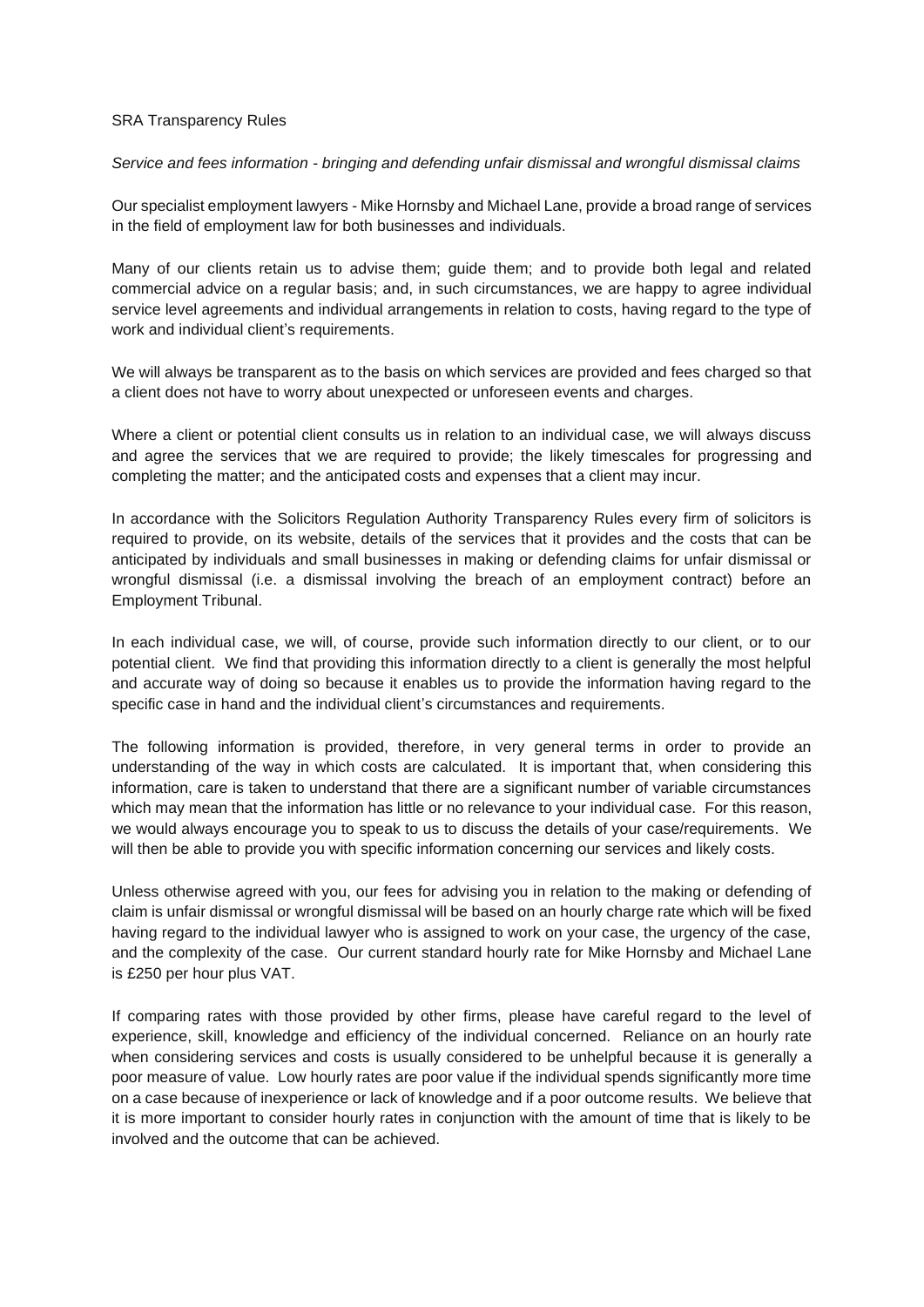It is also important to note that other funding options may be available, including legal expenses insurance to pay all or part of your legal fees. We will advise you on this at the start of your case.

The services that we provide in relation to bringing and defending claims for unfair and/or wrongful dismissal include:

- Taking your initial instructions, reviewing the papers and advising you on merits and likely compensation (this is likely to be revisited throughout the matter and subject to change);
- Advising on disciplinary/grievance/appeals processes;
- Entering into pre-claim conciliation where this is mandatory to explore whether a settlement can be reached;
- Preparing claim or response;
- Reviewing and advising on claim or response from other party;
- Exploring settlement and negotiating settlement throughout the process;
- Preparing or considering a schedule of loss:
- Preparing for (and attending) a Preliminary Hearing;
- Exchanging documents with the other party and agreeing a bundle of documents;
- Taking witness statements, drafting statements and agreeing their content with witnesses;
- preparing bundle of documents;
- Reviewing and advising on the other party's witness statements;
- Agreeing a list of issues, a chronology and/or cast list;
- Preparation and attendance at Final Hearing, including instructions to Counsel

The total costs of bringing or defending an unfair dismissal or wrongful dismissal claim will depend upon many factors, including:

- The stage at which the case is settled, if settlement can be achieved in most cases each party will be carrying out a regular assessment of the strengths and weaknesses of the case and will be seeking to achieve a reasonable settlement as quickly as possible. However, in some cases, for commercial or tactical reasons, an individual and/or a business may choose not to settle the case and consider it in their best interests to fight the case to trial;
- If the case is pursued to a full hearing the length of the hearing. This will usually be affected by the complexity of the evidence and the number of witnesses that are required to attend;
- Whether or not the case can be dealt with at one hearing this will be affected by whether the tribunal require the parties to attend more than once and may be affected by factors such as whether the tribunal have set aside sufficient time to deal with the case:
- Whether both parties are represented by lawyers experience shows that when one party is unrepresented, the amount of time involved is likely to increase;
- Whether it is necessary to make or defend applications to amend claims or to provide further information about an existing claim;
- The number of documents being relied upon some cases are heavily dependent upon documents which may require significant amount of time to obtain and analyse. Other cases require very few documents.
- Whether the case involves complex preliminary issues such as whether the claimant is disabled - which may require evidence from expert witnesses;
- Whether the case involves issues other than unfair dismissal or wrongful dismissal such as allegations of discrimination etc.

The legal costs that you may incur, if you instruct us in relation to a claim, or potential claim, for unfair dismissal and/or wrongful dismissal can range from: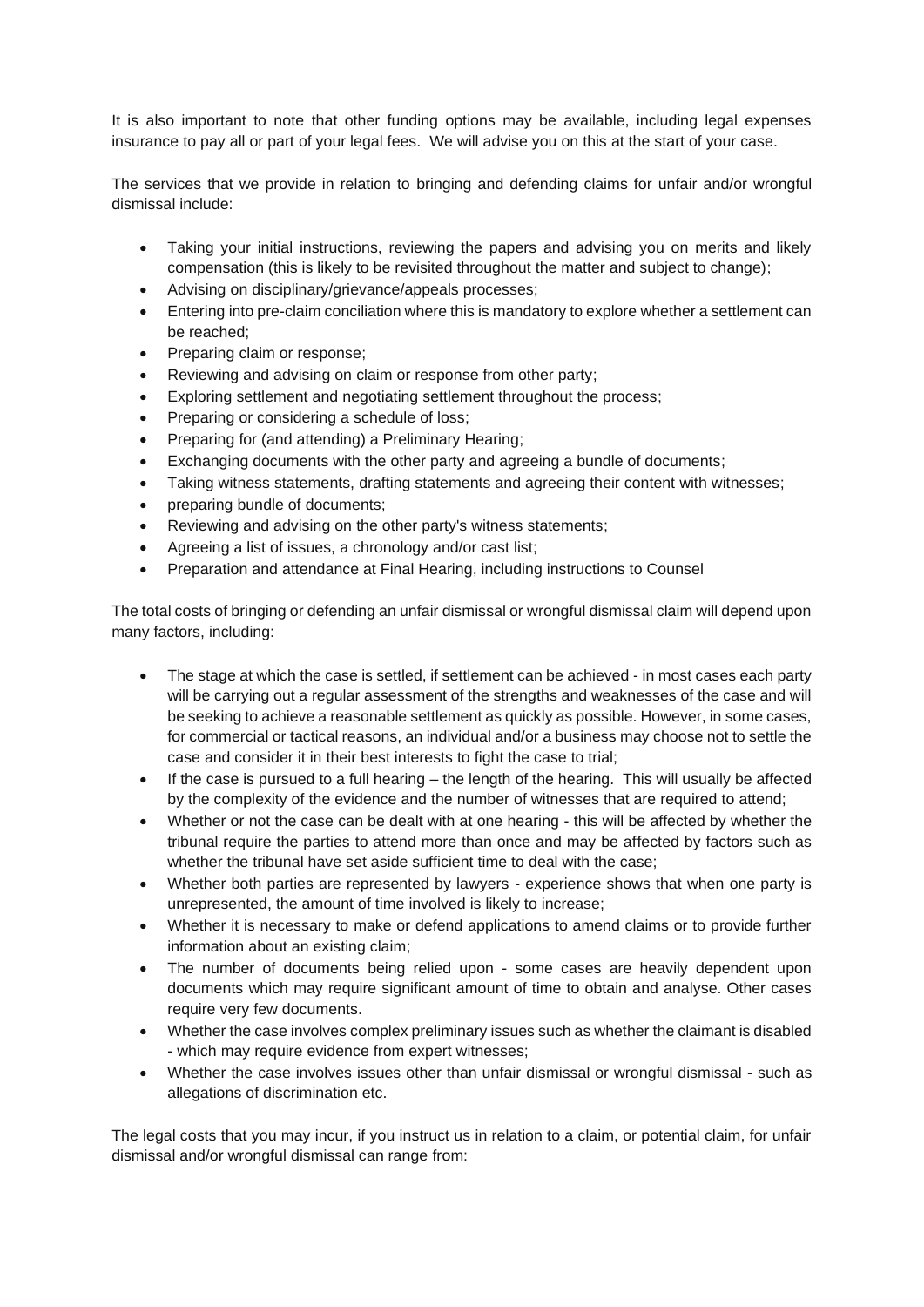- no cost if, for example, you have the benefit of legal expenses insurance or you simply wish to have a brief telephone conversation with us to identify whether or not you may wish to instruct us on a more formal basis, or if you are an employee and your employer is willing to settle your case under the terms of a Settlement Agreement; to
- a few hundred pounds if you simply wish to take an hour, or a few hours' advice in order to understand and analyse your case, to consider the options available to you - or, perhaps, to obtain assistance with initial correspondence;
- a few thousand pounds if you wish to make or defend a claim before a tribunal and either the case is very straightforward or it settles always withdrawn at a relatively early stage;
- at the top end, a significant amount of money possibly tens of thousands of pounds, if the case is complex and/or time-consuming in terms of documents and evidence, and is not completed until the end of a long Employment Tribunal hearing.

An "average" unfair dismissal or wrongful dismissal case is often anticipated to cost in the region of £10,000 plus vat to take through to a one day Employment Tribunal hearing but every case is different. This "average" should be not be regarded as applying to your case and it is for this reason that we provided our clients with estimates on an individual basis.

In addition to solicitors' fees there may be certain expenses (known as disbursements) that you may be liable to pay, if you are involved in bringing or defending a claim for unfair dismissal and/or wrongful dismissal.

Tribunal issue fees are no longer payable, so the most usual disbursements incurred are:

- travel expenses if you require us to travel to meetings or to tribunal hearings we charge the cost of public transport at cost and mileage at 50p per mile plus VAT. if we travel by car;
- Counsel's fees if you require us to obtain a barrister's opinion at any stage of your case, or a barrister is used to undertake the advocacy at any hearing, you will be liable to pay a fee for the work that they carry out. This will always be agreed with you in advance. Counsel's fees will vary depending upon the individual that has instructed. Very junior barristers may be willing to provide advice or attend a hearing from the in the region of £500 plus VAT, but to instruct one of the leading employment law QC's to attend a long trial would obviously be very significantly more expensive. For Counsel to attend a Tribunal hearing at the level of what might be described as an average case you should anticipate incurring fees at a daily rate of between £1500 and £3,000 per day. Counsel will also often charge for a day of preparation.

However, please bear in mind that it is a very important part of our services to advise you on our services and the potential costs at the outset and on a regular basis throughout the case if you decide to proceed.

This includes carrying out a regular cost/benefit analysis so that you can understand what costs you may be going to incur and weigh these against the risks of winning/losing the case, and the financial benefit (or any other benefit) that you might be able to obtain.

In this way, in your particular case, you will be able to understand what financial exposure you may be about to undertake if you are involved in a claim, and make an informed decision as to whether this is something you wish to do.

## *How long will my matter take?*

The time that it takes from taking your initial instructions to the final resolution of your matter depends largely on the stage at which your case is resolved.